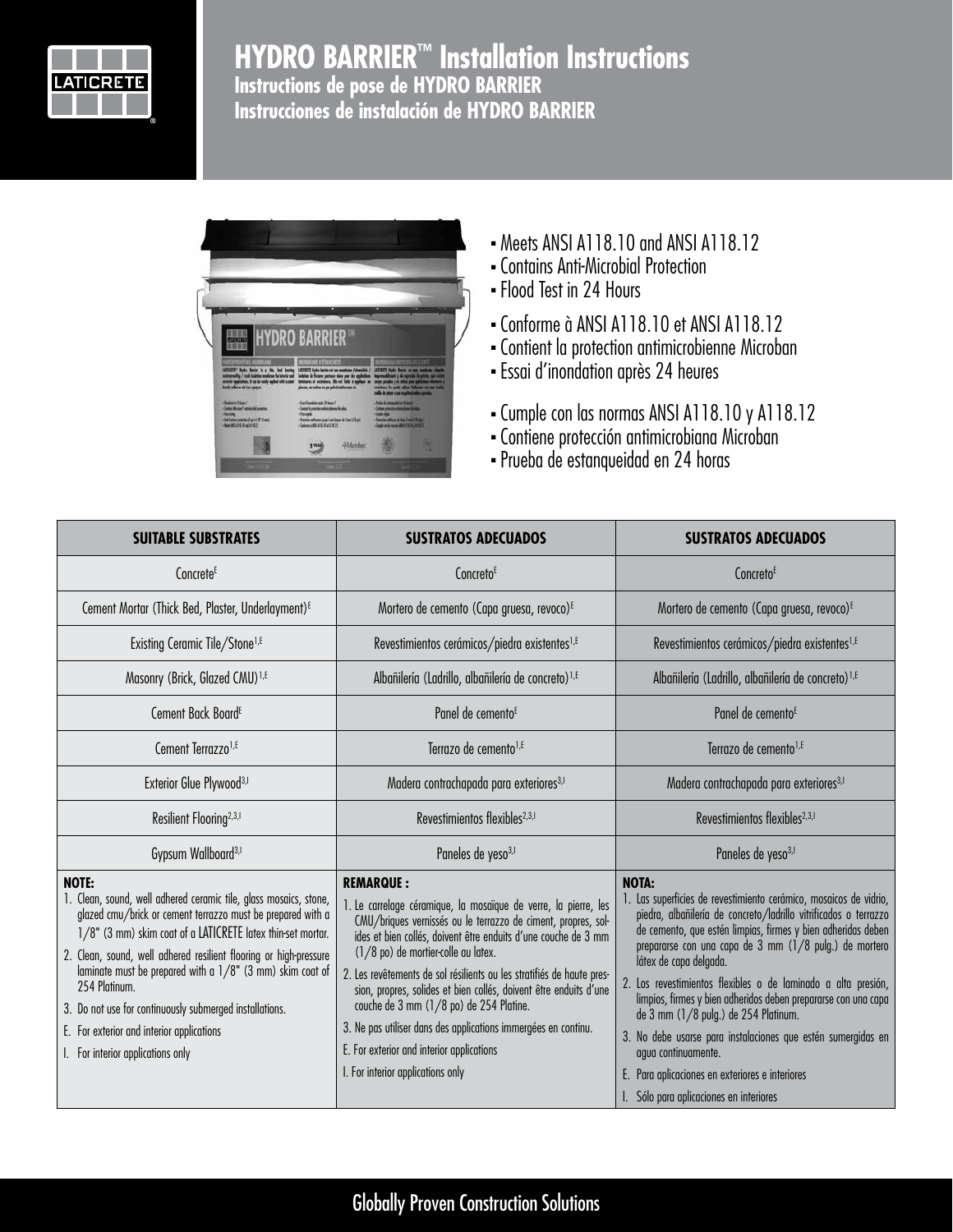## **NOTE:** The following instructions are for HYDRO BARRIER™

**SUBSTRATE CONDITIONS 1.** Surfaces must be structurally sound, stable and rigid enough to support ceramic tile, stone, thin brick and similar finishes. Substrate deflection under all live, dead and impact loads, including concentrated loads, must not exceed L/360 for thin bed ceramic tile/brick installations or L/480 for thin bed stone installations where L=span length. For exterior vertical installations over framed construction, the substrate deflection under all live, dead and impact loads, including concentrated loads, must not exceed L/600 where L=span length. **2.** For thin-bed ceramic tile installations when a cementitious bonding material will be used, including large and heavy format tile mortar (aka medium bed mortar) mortar: maximum allowable variation in the tile substrate – for tiles with edges shorter than 15" (375mm), maximum allowable variation is ¼" in 10' (6mm in 3m) from the required plane, with no more than 1/16" variation in 12" (1.5mm variation in 300mm) when measured from the high points in the surface. For tiles with at least one edge 15" (375mm) in length, maximum allowable variation is 1/8" in 10' (3mm in 3m) from the required plane, with no more than 1/16" variation in 24" (1.5mm variation in 600mm) when measured from the high points in the surface. For modular substrate units, such as exterior glue plywood panels or adjacent concrete masonry units, adjacent edges cannot exceed 1/32" (0.8mm) difference in height. **3.** Concrete or mortar beds shall be wood floated or lightly steel troweled. 4. Maximum amount of moisture in the concrete mortar bed substrate should not exceed 5 lbs/1,000 sq. ft. (2.26 kg/92.9 m²)/24hrs per ASTM F-1869 or 75% relative humidity as measured with moisture probes. Consult with finish material manufacturer to determine the maximum allowable moisture content for substrates under their finished material. **5.** Surfaces should be between 45°F (7°C) and 90°F (32°C). **6.** Provide minimum slope to drains of 1/4" per 1' (6 mm per 0.3 m). **7.** Substrate must be free of curing agents, paint, sealers, water repellents or other treatments that prevent membrane bonding. 8. Plywood floors (interiors only) – minimum construction for direct bond: SUBFLOOR: 5/8" (15 mm) thick, exterior glue, tongue and groove plywood over bridged 2" x 10" (40 mm x 240 mm nominal) joists spaced 16" (400 mm) o.c. maximum; fasten plywood 6" (150 mm) o.c. along sheet ends and 8" (200 mm) o.c. along intermediate supports with 8d (65 mm) ring-shank nails or screws; allow 1/8" (3 mm) between sheets; all sheet ends must be supported by a framing member; glue sheets to joists with construction adhesive; UNDERLAYMENT: 5/8" (15 mm) thick exterior glue plywood fastened 6" (150 mm) o.c. along sheet ends and 8" (200 mm) o.c. in the panel field (both directions) with 8d (65 mm) ring-shank nails or screws; allow 1/8" (3 mm) between sheets and 1/4" (6 mm) between floor and any abutting surfaces; offset underlayment joints from joints in subfloor and stagger joints between sheet ends; glue underlayment to subfloor with construction adhesive.

**Note:** Do not bond to particle board, flake board, oriented strand board (OSB), luan, yellow pine, pressure/chemically treated wood, Masonite® or hardwood. Refer to Technical Data Sheet 152 for full details on plywood floors.

## **SUBSTRATE PREPARATION**

- 1. Remove dust, dirt, oil, grease, paint, laitance, efflorescence, curing compounds, sealers, water repellents and other materials that prevent bond. Metal plumbing fixtures must be clean of oil, grease, rust and other potential bond breakers and must be abraded with sandpaper or wire brush.
- 2. Dampen hot, dry surfaces and sweep off excess water membrane can be installed over a damp surface.
- 3. Use 3701 Fortified Mortar Bed; or, 226 Thick Bed Mortar gauged with 3701 Mortar Admix, or a latex underlayment, to patch, pitch, level, plumb or smooth substrates. Do not use gypsum or asphalt underlayments.
- 4. Existing ceramic/stone tile, glazed CMU or cement terrazzo must be cleaned and skim coated with approximately 1/8" (3 mm) of 254 Platinum or other suitable LATICRETE latex thin-set mortar.

## **Tools Required**

Tape measure, mixing stick, paint roller with heavy napped roller cover, roller tray, paintbrush, water pail and sponge.

## **Bonding to TCNA Compliant Poured Gypsum Underlayment**

Poured gypsum-based underlayments must meet TCNA requirements for compressive strength and the performance requirements of ASTM C627 for the anticipated service level designated by the design professional. Poured gypsum underlayment thickness and application varies, consult the manufacturer for specific recommendations. The underlayment must be dry and properly cured following the manufacturer's recommendations to achieve a permanent installation. Surfaces to be covered must be clean, structurally sound and meet the maximum allowable deflection standard of L/360 for ceramic tile and L/480 for stone under total anticipated load. Expansion joints must be installed in accordance with ANSI/TCNA quidelines. Prime all surfaces to receive HYDRO BARRIER® with properly applied manufacturer's sealer or with a primer coat of HYDRO BARRIER™, consisting of 1 part HYDRO BARRIER diluted with 4 parts clean, cool tap water. In a clean pail, mix at low speed to obtain a homogeneous solution. The primer can be brushed, rolled or sprayed to achieve an even coat. Apply the primer coat to the floor at a rate of 250 to 300 ft<sup>2</sup>/gallon (6.1 to 7.5 M<sup>2</sup>/l) of diluted HYDRO BARRIER. Allow the primer coat to dry completely (approximately 24 hrs., depending on substrate and air temperature and humidity). When dry apply two full coats of HYDRO BARRIER to the primed area following the quidelines in this data sheet and DS 663.5 HYDRO BARRIER Installation Instructions.

## **APPLICATION:**

**Pre-Treat Cracks, Cold Joints, Control Joints and Seams (See Illustration 1): Fill all substrate cracks, cold joints, control joints and seams over 1/8" (3 mm) to a smooth** finish using a LATICRETE latex fortified thin-set. For all substrate cracks, cold joints, control joints, seams less than 1/8" (3 mm) and over larger cracks filled with LATICRETE latex fortified thin-set apply a liberal coat^ of liquid approximately 8" (200 mm) wide over the crack, joint or seam making sure that the crack, joint or seam is completely filled with HYDRO BARRIER liquid. HYDRO BARRIER can be applied with a paint brush, paint roller (heavy napped roller) or a  $3/16" \times 5/32" (5 mm \times 4 mm)$  V-notch trowel. Imbed LATICRETE Waterproofing/Anti-Fracture Fabric 6" (150 mm) and then apply a second coat of HYDRO BARRIER liquid when the first coat has dried to a uniform dark blue color.

Pre-Treat Coves, Corners and Wall/Floor Transitions 1/8" (3 mm) or less (See Illustration 2 and 4): Fill all coves, corners and wall/floor transitions to a smooth finish using a LATICRETE latex fortified thin-set. Alternatively, for all coves, corners and wall/floor transitions with a gap of 1/8" (3 mm) or less apply a liberal coat^ of HYDRO BARRIER liquid at coves, corners, seams, joints and changes in substrate plane approximately 8" (200 mm) wide making sure that the cove, corner or wall/floor transition is completely filled with HYDRO BARRIER liquid. HYDRO BARRIER can be applied with a paint brush, paint roller (heavy napped roller), a 3/16" x 5/32" (5 mm x 4 mm) V-notch trowel and airless sprayer. Imbed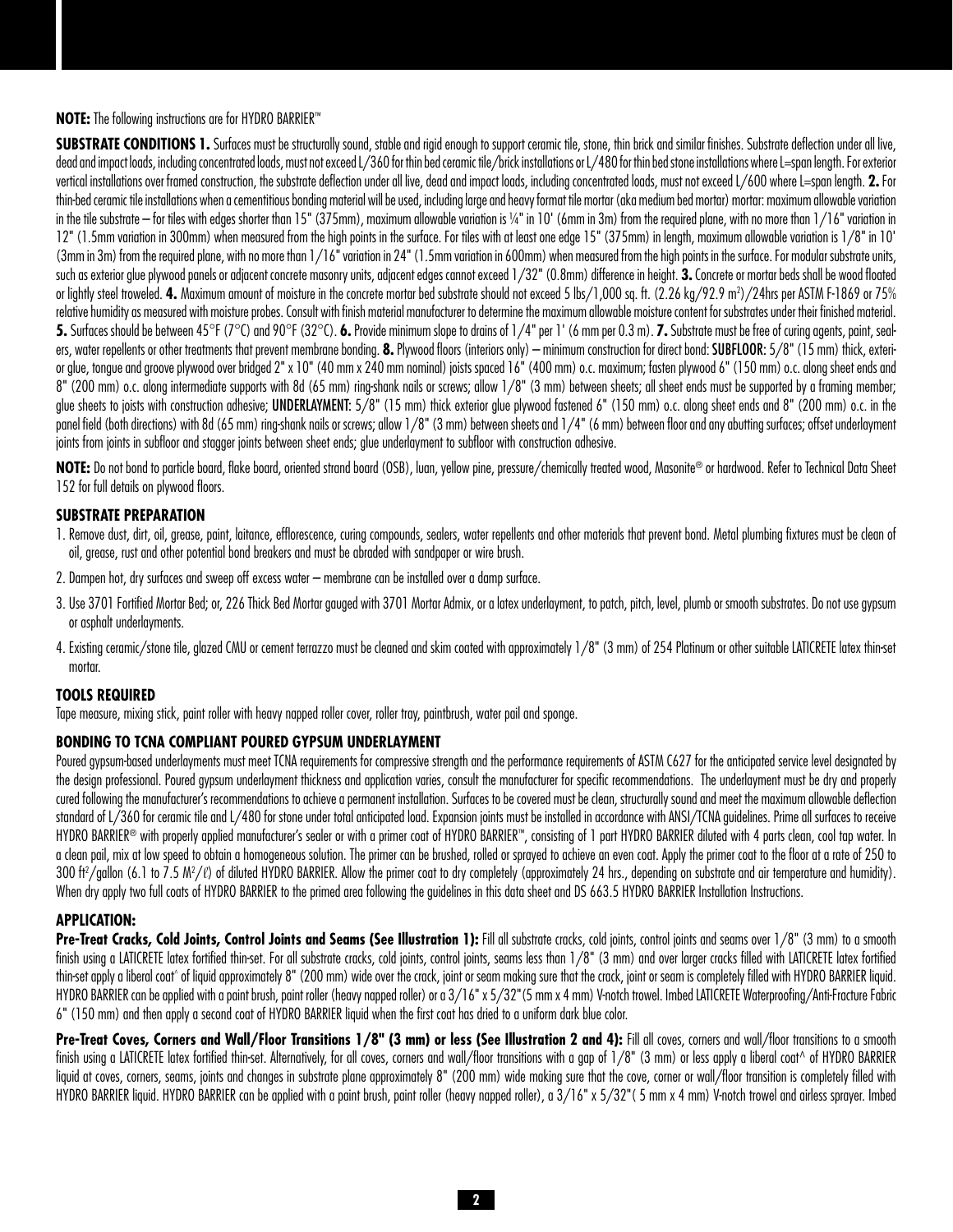LATICRETE Waterproofing/Anti-Fracture Fabric 6" (150 mm) and then apply a second coat^ of HYDRO BARRIER liquid when the second coat^ has dried to a uniform darker blue color, apply a third liberal coat^ of HYDRO BARRIER liquid.

On coves, corners and wall/floor transitions greater than 1/8" (3 mm) LATICRETE Waterproofing/Anti-Fracture Fabric can also be used. Fold 6" (150 mm) wide LATICRETE Waterproofing/ Anti-Fracture Fabric in half and imbed it into the liquid^, flashing LATICRETE Waterproofing/Anti-Fracture Fabric 3" (75 mm) up walls. Apply second liberal coat^ of HYDRO BARRIER liquid to seal LATICRETE Waterproofing/Anti-Fracture Fabric. Refer to INSTALLING FINISHES section for expansion joint treatment at coves, corners and changes in the substrate plane.

**^Note 1: wet coat thickness is 15 – 22 mils, 0.015" – 0.022" (0.4 – 0.6 mm); use wet film gauge to check thickness; consumption/coat is approximately 0.01 gal./ft.2**   $(0.4 \text{ J/m2})$ ; coverage/coat is approximately 100 ft2/gal.  $(2.5 \text{ m2/l})$ ; the combined dried coating thickness should be  $0.020'' - 0.030''$ ,  $20 - 30$  mils,  $(0.5 - 0.8 \text{ mm})$ . **Note:** for coverage per unit, refer to information printed HYDRO BARRIER liquid container.

Pre-Treat Drains (See Detail 1): Drains must be of the clamping ring type, with weepers and as per ASME A112.6.3. Apply a liberal coat^ of liquid around and over the bottom half of the drain-clamping ring. Imbed LATICRETE Waterproofing/Anti-Fracture Fabric 6" (150 mm) and then apply a second coat^ of HYDRO BARRIER. When second coat is dry to a uniform darker blue color apply liquid to the main field following Main Application. (When dry, apply a sealant bead e.g. LATASIL™ with LATASIL 9118 Primer sealant at the drain throat.) Install top half of drain clamping ring. Refer to Detail 1 and 2, Illustration 7 and INSTALLING FINISHES section for information on completing drain treatment.

Pre-Treat Penetrations (See Illustration 6): Pack any gaps around pipes, lights or other penetrations with a suitable LATICRETE latex-fortified thin-set mortar (eg. 254 Platinum) and allow to harden. Apply a liberal coat^ of liquid onto and around penetration. Imbed LATICRETE Waterproofing/Anti-Fracture Fabric 6" (150 mm) and then apply a second coat^ of HYDRO BARRIER. Cover with another coat of liquid^. When first coat is dry to an darker blue color cover with a third liberal coat^ of liquid. If necessary when dry, seal flashing with a sealant (eg. LATASIL with LATASIL 9118 Primer). Refer to Insert Detail 6 WP300 and INSTALLING FINISHES section for information on completing penetrations treatment.

Crack Isolation (Partial Coverage): Crack suppression must be applied a minimum of 3 times the width of the tile or stone being installed. The tile installed over the crack cannot be in contact with the concrete.

Follow TCNA Method F125 for the treatment of hairline cracks, shrinkage cracks, and saw cut or control joints: Apply a liberal coat^ of HYDRO BARRIER™ to a minimum of three (3) times the width of the tile using a paint roller or paint brush and allow to dry. After the first coat has dried to the touch, install a second liberal coat^ of HYDRO BARRIER over the first coat.

As an alternative; Apply a liberal coat^ of HYDRO BARRIER liquid, 3 times the width of the tile over the crack using a paint roller or paint brush and immediately apply the 6" (150mm) wide LATICRETE Waterproofing/Anti-Fracture Fabric into the wet liquid over the crack. Press firmly with brush or roller to allow complete "bleed through" of liquid. Immediately apply another liberal coat^ of HYDRO BARRIER liquid over the fabric and allow to dry. When the first treatment has dried, apply a liberal coat^^ of HYDRO BARRIER to over the first wide coat, using a paint roller or paint brush, and allow to dry. Treat closest joint to the crack, saw cut, or cold joint in the tile or stone installation with LATASIL™.

 $\land$  Wet coat thickness is  $15 - 22$  mils,  $0.015'' - 0.022''$  (0.4 – 0.6mm); use wet film gauge to check thickness; consumption/coat is approximately 0.01 gal/ft2 (0.4 L/m2); coverage is approximately 100 ft2/gal (2.5 m2/L). Applied in two coats for a total dry coat thickness of 20-30 mils, 0.02-0.03" (0.5-0.8mm); use wet film gauge to check thickness; consumption/ coat is approximately 0.01 gal/ft2 (0.4 L/m2); coverage/coat is approximately 100 ft2/gal (2.5 m2/L).

**Main Application – HYDRO BARRIER™ (See Illustration 3 and 5):** Allow any pre-treated areas to dry to the touch. Apply a liberal coat of HYDRO BARRIER liquid^ with brush or roller over substrate including pre-treated areas. Flash membrane up over pre-treated coves and corners, so such areas have two layers of HYDRO BARRIER liquid. Let dry to the touch, approximately 1—2 hours at 70°F (21°C) and 50% RH. Apply another liberal coat^ of HYDRO BARRIER liquid over entire surface to seal membrane. When last coat has dried to the touch, inspect final surface for pinholes, voids, thin spots or other defects. Use additional HYDRO BARRIER liquid to seal defects. Coves, corners, seams and board joints must be pre-treated as described above.

## **Protection**

Provide protection for newly installed membrane, even if covered with a thin bed ceramic tile, stone or brick installation, against exposure to rain or other water for a minimum of 24 hours at 70°F (21°C) and 50% RH.

## **Flood Testing**

Allow membrane to cure fully before flood testing, typically 24 hours at 70°F (21°C) or above and 50% RH. Cold and/or wet conditions will require a longer curing time. For temperatures between 50°F (10°C) to 69°F (21°C) allow 72 hours for cure fully before flood testing. The time to flood testing begins when the membrane has dried to a uniform darker blue color.

## **INSTALLING FINISHES**

Once membrane has dried to the touch, ceramic tile, stone or brick may be installed by the thin bed method with a LATICRETE latex thin-set mortar. Allow membrane to cure 4–6 hours at 70°F (21°C) and 50% RH before covering with concrete, thick bed mortar, screeds, toppings, coatings, epoxy adhesives, terrazzo or moisture sensitive resilient or wood flooring. Do not use solvent-based adhesives directly on membrane.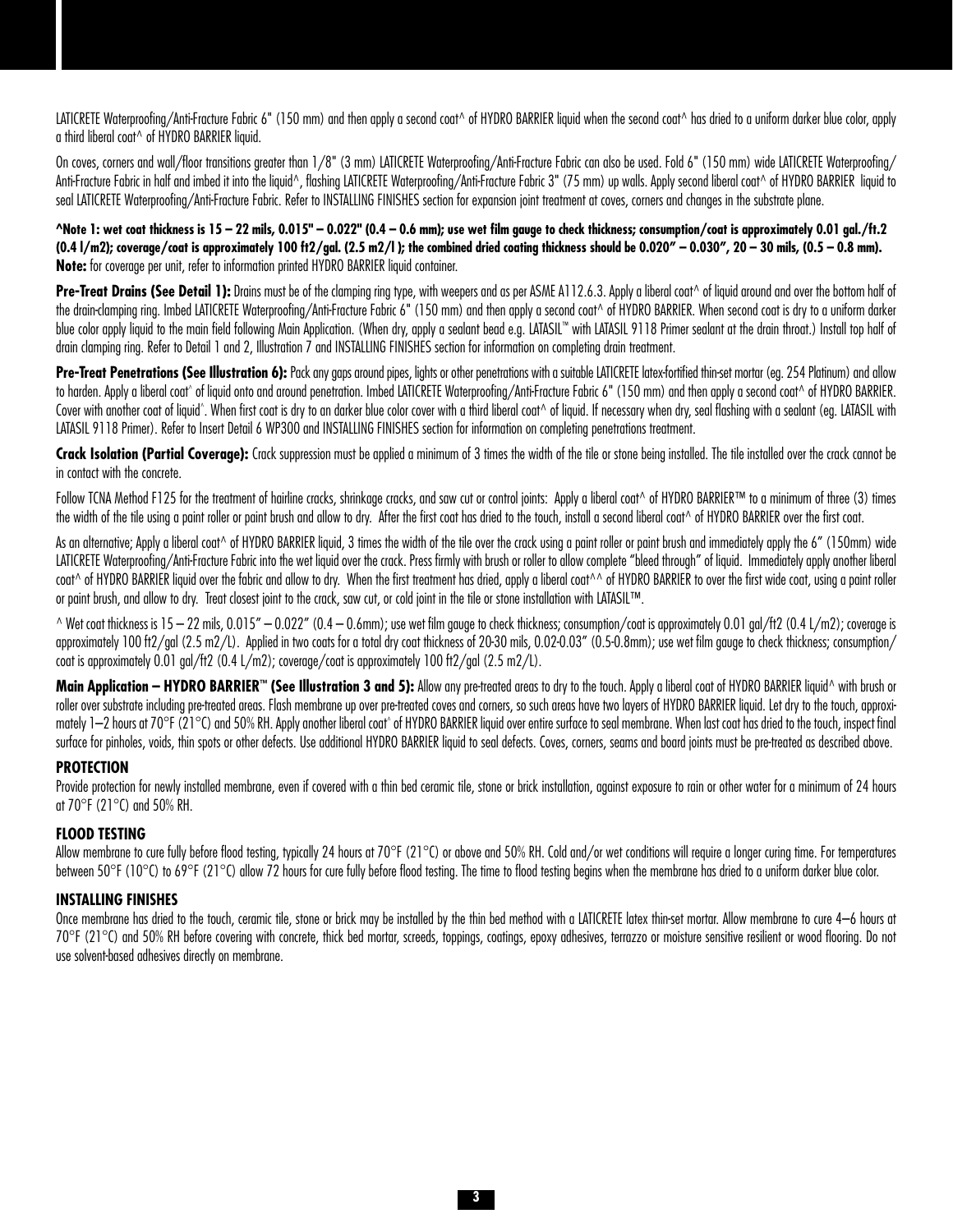Drains and Penetrations (See Illustration 7 and Detail 6): Allow for a minimum 1/4" (6 mm) space between drains, pipes, lights or other penetrations and surrounding ceramic tile, stone or brick. Use appropriate sealant (e.g. LATASIL™ with LATASIL 9118 Primer) and foam backer rod to seal space – do not use grout, joint filler or thin-set mortar.

## **Control Joints**

Ceramic tile, stone and brick installations must include sealant filled joints over any control joints in the substrate. However, the sealant filled joints can be offset horizontally, by as much as one tile width from the substrate control joint location, to coincide with the grout joint pattern. Refer to drawing Detail 3.

## **Movement Joints**

Ceramic tile, stone and brick installations must include movement joints at coves, corners, and other changes in substrate plane and over any expansion joints in the substrate (refer to Details 4 and 5). Movement joints in the ceramic tile, stone and brick work are also required at perimeters, at restraining surfaces, at penetrations and at the intervals described in Tile Council of North America, Inc. (TCNA) Handbook For Ceramic Tile Installations Method EJ171. Use an appropriate foam backer rod and sealant (eq. LATASIL with LATASIL 9118 Primer).



- 2. Do not use as a primary roofing membrane over occupied space.
- 3. Do not use as a vapor barrier. (Steam rooms require the use of a separate vapor barrier layer.)
- 4. Do not expose to negative hydrostatic pressure, rubber solvents or ketones.
- 5. Membrane must be covered with ceramic tile, stone, brick, concrete, screeds, terrazzo or other protective surface. For temporary cover, use protection board.
- 6. Do not expose membrane directly to sun or weather for more than 30 days.
- 7. Do not install directly over single layer wood floors, plywood tubs/showers/fountains or similar constructs. For such cases, use 3701 Fortified Mortar Bed; or, 226 Thick Bed Mortar gauged with 3701 Mortar Admix over mechanically fastened lath. Install membrane once mortar has hardened.
- 8. Review local building codes and obtain any required approvals before using HYDRO BARRIER in shower pan applications.
- 9. Allow wet mortars/plasters (deck mud consistency) to cure for 72 hours at 70°F (21°C) prior to installing HYDRO BARRIER.
- For more information concerning HYDRO BARRIER please see Data Sheet 105.0. Visit **www.laticrete.com** for MSDS information.

**NOTE:** Design professional/specifier to detail and specify the appropriate gravel to protect weep holes from clogging at the drain areas.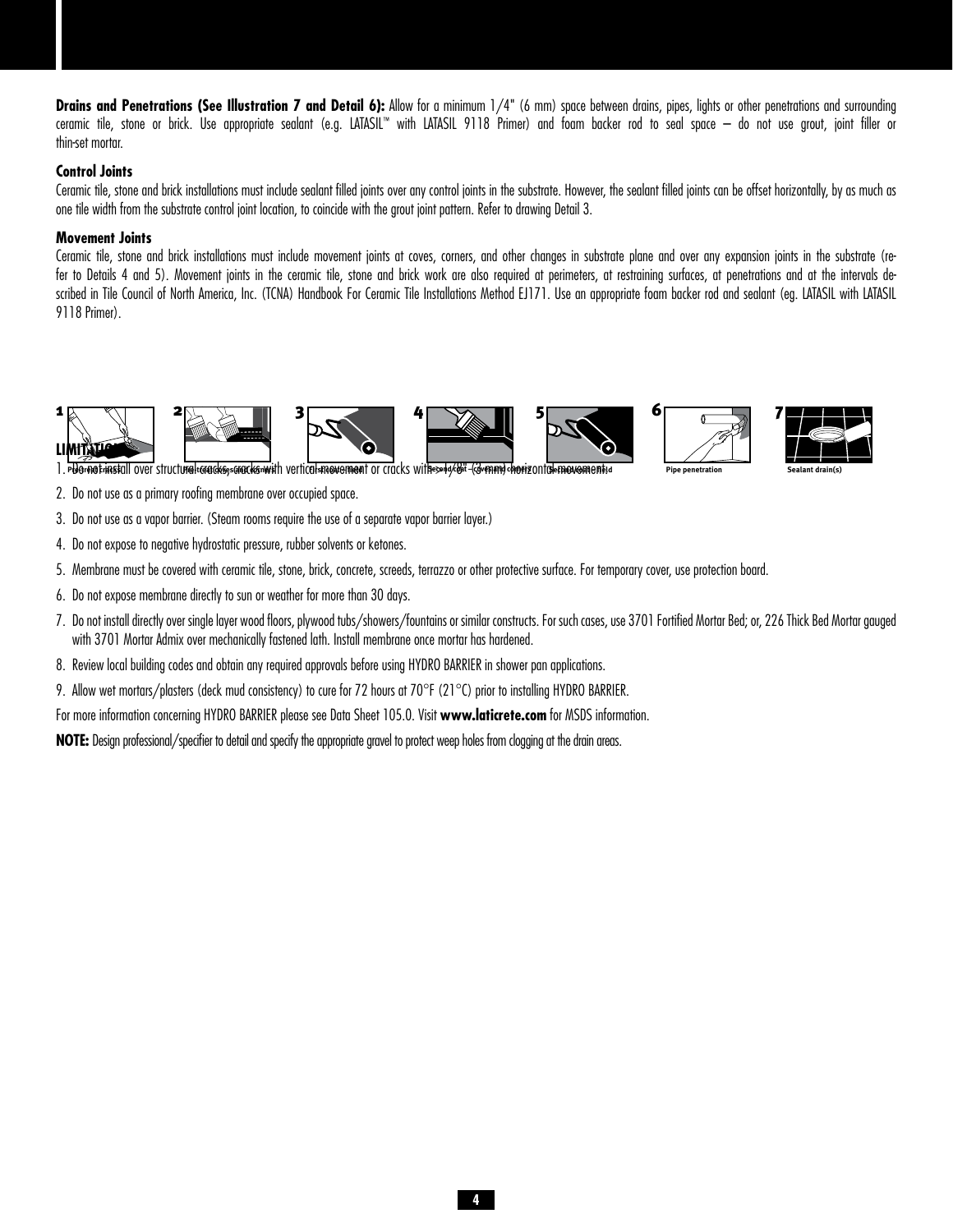













\* United States Patent No.: 6881768 (and other Patents).

• United States Patent No.: 6784229 B2 (and other Patents).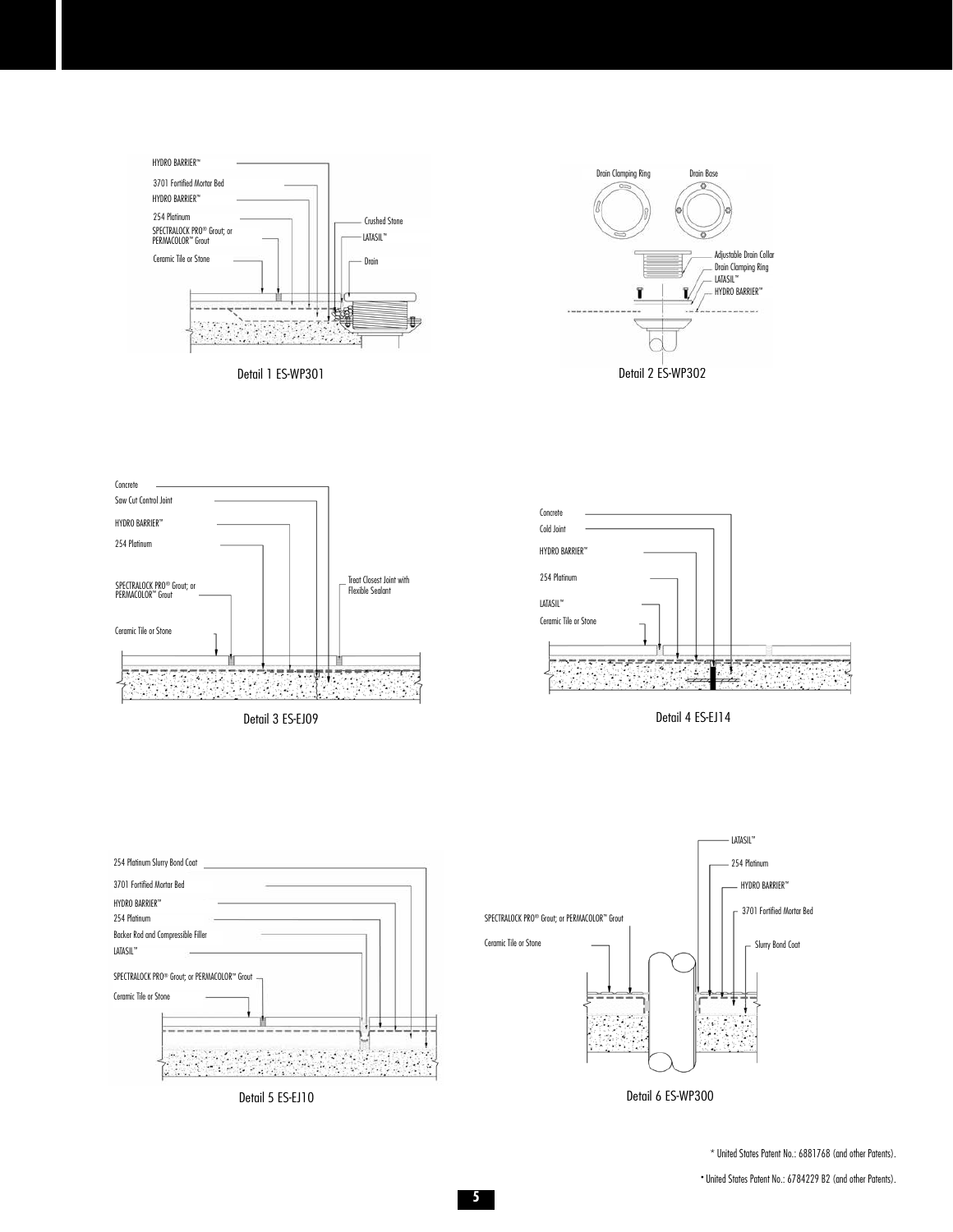**CONDITIONS DU SUBSTRAT 1.** Les surfaces doivent être en bon état structurel et être assez stables et solides pour supporter un revêtement en carreaux de céramique, en pierres ou en briques minces, et d'autres revêtements de sol similaires. Le fléchissement du support sous toutes les charges d'exploitation, permanentes et d'impact, y compris les charges concentrées, ne doit pas dépasser L/360 avec du carrelage céramique ou de la brique sur lit mince ou L/480 avec de la pierre sur lit mince, où L = longueur de portée. Pour les poses extérieures verticales sur une construction en charpente, le fléchissement du support sous toutes les charges d'exploitation, permanentes et d'impact, y compris les charges concentrées, ne doit pas dépasser L/600 où L = longueur de portée. 2. Pour les poses de carrelage céramique sur lit mince avec un matériau de collage au ciment, y compris avec un mortier pour carreaux grands et lourds (aussi appelé mortier pour lit moyen) : variation maximale admissible dans le support du carrelage – pour les carreaux à côtés de moins de 375 mm (15 po), la variation maximale admissible est de 6 mm sur 3 m (¼ po sur 10 pi) par rapport au plan requis, la variation ne pouvant pas dépasser 1.5 mm sur 300 mm (1/16 po sur 12 po) lorsqu'elle est mesurée depuis les points hauts de la surface. Pour les carreaux ayant au moins un côté de 375 mm (15 po) de longueur, la variation maximale admissible est de 3 mm sur 3 m (1/8 po sur 10 pi) par rapport au plan requis, la variation ne pouvant pas dépasser 1,5 mm sur 600 mm (1/16 po sur 24 po) lorsqu'elle est mesurée depuis les points hauts de la surface. Avec les systèmes de support modulaires, tels que les panneaux de contreplaqué encollé extérieur ou les éléments de maçonnerie en béton contigus, il ne peut pas y avoir plus de 0,8 mm (1/32 po) de différence de hauteur entre des bords contigus. **3.** Les lits de béton ou de mortier doivent être finis à la taloche en bois ou légèrement au platoir en acier. **4.** La teneur en humidité maximale du support en lit de mortier de béton ne doit pas dépasser 24 g/m2 (5 lb/1000 pi2) par 24 heures suivant ASTM F-1869 ou 75 % d'humidité relative mesurée avec des sondes d'humidité. Consulter le fabricant du matériau de finition pour déterminer la teneur en humidité maximale admissible pour les supports sous le matériau fini. **5.** Les surfaces doivent être à une température comprise entre 7 °C (45 °F) et 32 °C (90 °F). **6.** Prévoir une pente minimale vers les écoulements de 6 mm par 0,3 m (1/4 po par 1 pi). **7.** Le support doit être exempt de produits de cure, de peinture, de produits de scellement, de produits hydrofuges ou de tout autre traitement qui empêche le collage de la membrane. **8.** Planchers en contreplaqué (intérieurs seulement) – caractéristiques minimales pour le collage direct : **SOUS-PLANCHER** : Contreplaqué encollé extérieur à rainures et languettes de 15 mm (5/8 po) d'épaisseur sur des solives de 40 mm x 240 mm (2 po x 10 po nominal) contreventées et espacées de 400 mm (16 po) au maximum; fixer les panneaux de contreplaqué tous les 150 mm (6 po) le long des bords et tous les 200 mm (8 po) le long des supports intermédigires avec des clous annelés 8d (65 mm) ou des vis: laisser un espacement de 3 mm (1/8 po) entre les panneaux; toutes les extrémités de panneaux doivent reposer sur un élément d'ossature; coller les panneaux aux solives avec de la colle pour bâtiment; **SOUS-COUCHE :** Feuilles de contreplaqué extérieur de 15 mm (5/8 po) d'épaisseur, fixées tous les 150 mm (6 po) le long des extrémités et tous les 200 mm (8 po) dans la partie centrale (dans les deux directions), à l'aide de clous 8d à tige annelée ou de vis (65 mm). Laisser 3 mm (1/8 po) entre chaque feuille et 6 mm (¼ po) entre le plancher et toute surface avoisinante. Décaler les joints des feuilles de la sous-couche par rapport à ceux du sous-plancher ainsi que les joints formés par les extrémités des feuilles. Coller la sous-couche au sous-plancher à l'aide de colle mastic.

## REMARQUE : Ne pas coller sur des surfaces en panneau de particules, panneau aggloméré, panneau OSB, luan, pin ponderosa, bois imprégné sous pression/chimiquement, Masonite® ou bois franc. Voir les détails complets sur les planchers en contreplaqué dans la Fiche technique 152.

## **PRÉPARATION DU SUPPORT**

- 1. Éliminer tout dépôt de poussière, saleté, huile, graisse, peinture, laitance, efflorescence, produit de cure, produit d'étanchéité, produit hydrofuge et autres matières qui empêchent le collage. Les accessoires sanitaires en métal doivent être exempts d'huile, de graisse, de rouille et autres dépôts anti-adhésifs potentiels et doivent être rendus rugueux au papier de verre ou à la brosse métallique.
- **2.** Humecter les surfaces chaudes et sèches et balayer l'excès d'eau; la membrane peut être posée sur une surface humide.
- 3. Utiliser du lit de mortier renforcé 3701 ou du mortier pour lit épais 226 mélangé avec de l'additif pour mortier 3701 ou une sous-couche au latex LATICRETE pour ragréer, incliner, mettre de niveau, mettre d'aplomb ou lisser les supports. Ne pas utiliser de sous-couche de gypse ou d'asphalte.
- 4. Les carreaux de céramique/pierre, CMU vernissés ou terrazzos de ciment existants doivent être nettoyés et enduits d'une couche de 3 mm (1/8 po) environ de 254 Platine ou autre mortier-colle au latex approprié.

## **OUTILLAGE REQUIS**

Ruban à mesurer, baguette à mélanger, rouleau de peintre avec manchon à poils longs, bac à peinture, pinceau, seau d'eau et éponge.

## **COLLAGE SUR SOUS-COUCHE DE GYPSE COULÉ CONFORME AUX EXIGENCES DU TCNA**

Les sous-couches à base de gypse coulé doivent être conformes aux exigences du TCNA en matière de résistance à la compression et aux normes ASTM C627 en matière de rendement pour le niveau de service prévu par le concepteur. L'application et l'épaisseur de la sous-couche de gypse coulé varient; veuillez consulter le fabricant pour obtenir des recommandations spécifiques. Pour une pose permanente, la sous-couche doit être sèche et adéquatement durcie, conformément aux directives du fabricant. Les surfaces à couvrir doivent être propres, structurellement saines et doivent répondre à la norme de fléchissement maximal admissible standard de L/360 pour le carrelage en céramique et de L/480 pour la pierre sous une charge totale anticipée. Les joints de dilatation doivent être posés conformément aux directives ANSI/TCNA. Apprêter toutes les surfaces sur lesquelles sera posé HYDRO BARRIER® à l'aide d'un scellant du fabricant correctement appliqué ou avec une couche d'apprêt HYDRO BARRIER™ constituée d'une partie de HYDRO BARRIER diluée dans quatre parties d'eau propre et fraîche du robinet. Dans un seau propre, mélanger à basse vitesse pour obtenir une solution homogène. L'apprêt peut être appliqué au pinceau, au rouleau ou au pulvérisateur pour obtenir une couche uniforme. Appliquer la couche d'apprêt sur le plancher au taux de 6,1 à 7,5 m 2/gallon (250 à 300 pi2/l) de HYDRO BARRIER dilué. Laisser sécher complètement la couche d'apprêt (environ 24 heures, selon le substrat, la température et le taux d'humidité relative).

Une fois sèche, appliquer deux pleines couches de HYDRO BARRIER sur la surface apprêtée en suivant les directives de cette fiche technique et les instructions de pose de HYDRO BARRIER DS663.5.

## **APPLICATION :**

Prétraitement des fissures, des joints de reprise, des joints de rupture et des raccords (voir illustration 1) : Combler les fissures du support, les joints de reprise, les joints de rupture et les raccords de plus de 3 mm (1/8 po) jusqu'à produire un fini lisse avec du mortier-colle renforcé de latex LATICRETE. Pour l'ensemble des fissures du support, joints de reprise, joints de rupture et raccords de moins de 3 mm (1/8 po) et ceux plus larges comblés de mortier-colle renforcé de latex LATICRETE, appliquer une généreuse couche^ de liquide de 200 mm (8 po) de large environ sur la fissure, le joint ou le raccord en s'assurant que la fissure, le joint ou le raccord est totalement rempli de HYDRO BARRIER liquide. Le HYDRO BARRIER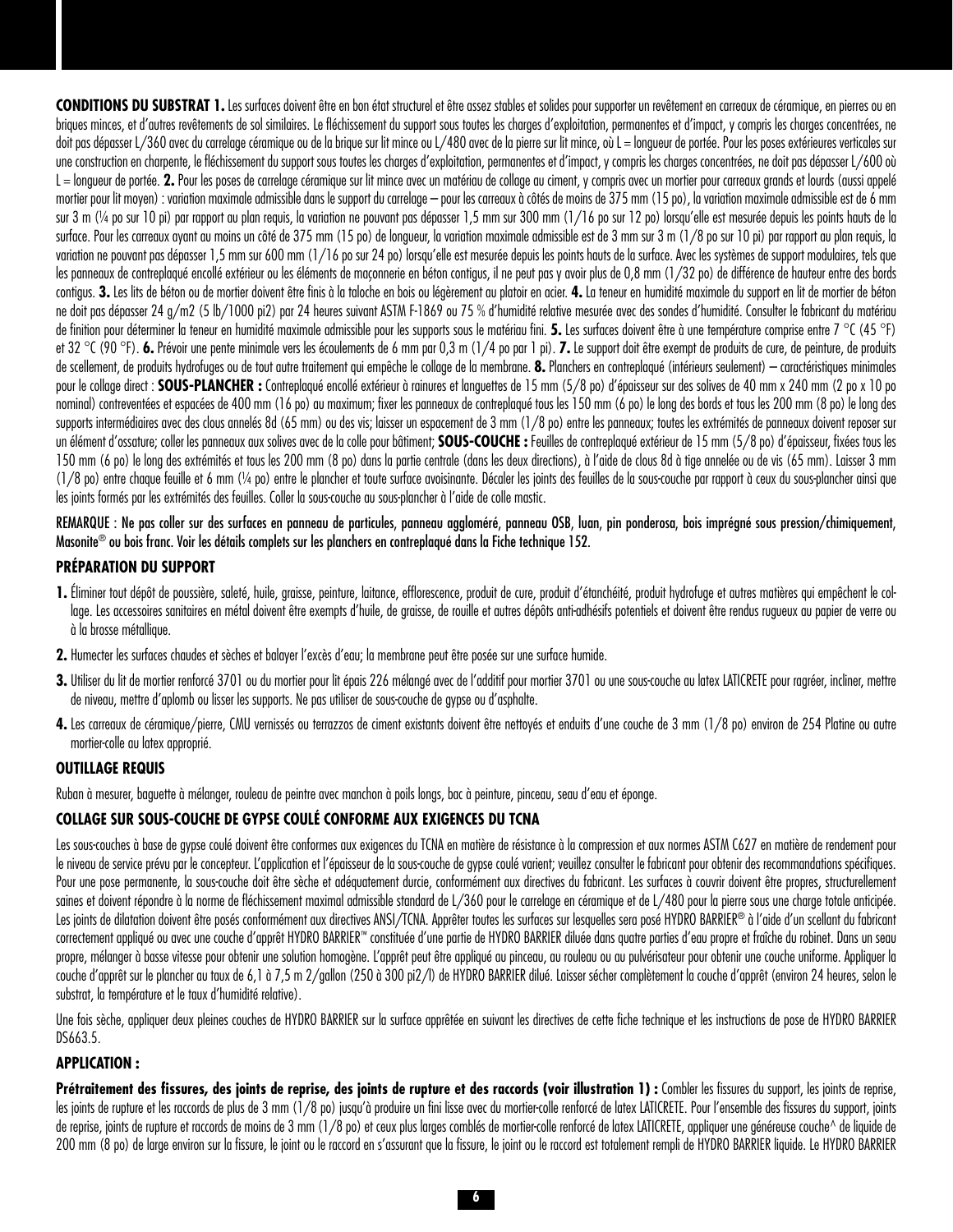peut être appliqué au pinceau, au rouleau (manchon à poils longs) ou avec un platoir à dents en V de 5 mm x 4 mm (3/16 po x 5/32 po). Enfoncer de la toile d'étanchéité/antifracture LATICRETE de 150 mm (6 po) puis appliquer une seconde couche de HYDRO BARRIER liquide lorsque la première couche a séché pour présenter une couleur bleu foncé uniforme.

Prétraitement des gorges, des coins et des transitions plancher/mur de 3 mm (1/8 po) ou moins (voir illustrations 2 et 4) : Combler les gorges, les coins et les transitions plancher/mur jusqu'à produire un fini lisse avec du mortier-colle LATICRETE renforcé de latex. À titre d'alternative, pour l'ensemble des gorges, coins et transitions plancher/mur d'une largeur de 3 mm (1/8 po) et moins, appliquer une généreuse couche^ de HYDRO BARRIER liquide de 200 mm (8 po) de large sur les gorges, coins, raccords et ruptures de plan en s'assurant qu'ils sont complètement remplis de HYDRO BARRIER liquide. Le HYDRO BARRIER peut être appliqué au pinceau, au rouleau (manchon à poils longs), au platoir à dents en V de 5 mm x 4 mm (3/16 po x 5/32 po) ou au pulvérisateur sans air. Enfoncer de la toile d'étanchéité/antifracture LATICRETE de 150 mm (6 po) puis appliquer une seconde couche^ de HYDRO BARRIER liquide. Lorsque la seconde couche a séché pour présenter une couleur bleu foncé uniforme, appliquer une troisième généreuse couche^ de HYDRO BARRIER liquide.

Sur les gorges, les coins et les transitions plancher/mur de plus de 3 mm (1/8 po), de la toile d'étanchéité/antifracture LATICRETE peut être utilisée. Plier une bande de toile d'étanchéité/ antifracture LATICRETE de 150 mm (6 po) de large en deux et l'enfoncer dans le liquide^, en faisant remonter la toile de 75 mm (3 po) le long des murs. Appliquer une seconde aénéreuse couche^ de HYDRO BARRIER liquide pour sceller la toile d'étanchéité/antifracture LATICRETE. Voir le traitement des joints de dilatation au niveau des gorges, des coins et des ruptures de plan dans la section POSE DES REVÊTEMENTS DE FINITION.

^Remarque 1 : L'épaisseur de chaque couche humide est de 0,4 à 0,6 mm (15 à 22 mils, 0,015 à 0,022 po); utiliser une jauge pour feuil humide pour contrôler l'épaisseur; la consommation par couche est d'environ 0,4 l/m2 (0,01 gal/pi2); la couverture par couche est d'environ 2,5 m2/l (100 pi2/gal); le revêtement combiné doit avoir une épaisseur sèche de 0,5 à 0,8 mm, 20 à 30 mils, (0,020 à 0,030 po).

Remarque : pour connaître la couverture par unité, voir les renseignements imprimés sur le récipient de HYDRO BARRIER liquide.

Prétraitement des collecteurs d'écoulement (voir Détail 1) : Les collecteurs d'écoulement doivent être de type à bague de serrage, avec des chantepleures et conformes à ASME A112.6.3. Appliquer une généreuse couche^ de liquide sur le pourtour et le dessus de la demi-bague de serrage inférieure du collecteur. Enfoncer de la toile d'étanchéité/antifracture LATICRETE de 150 mm (6 po) puis appliquer une seconde couche^ de HYDRO BARRIER. Lorsque la seconde couche a séché pour présenter une couleur bleu foncé uniforme, appliquer le liquide sur la surface principale suivant les instructions Application principale. (Une fois sec, appliquer un cordon de calfeutrant étanche à l'eau, p. ex. LATASIL™ et l'apprêt scellant LATASIL 9118 sur la gorge du collecteur.) Poser la demi-bague de serrage supérieure sur le collecteur. Voir les renseignements sur l'achèvement du traitement des collecteurs d'écoulement dans les Détails 1 et 2, l'illustration 7 et la section POSE DES REVÊTEMENTS DE FINITION.

Prétraitement des pénétrations (voir illustration 6) : Calfeutrer tous les interstices autour des tuyaux, luminaires et autres pénétrations avec du mortier-colle renforcé de latex LATICRETE (par ex. 254 Platine) et laisser durcir. Appliquer une généreuse couche^ de liquide sur la pénétration et tout autour. Enfoncer de la toile d'étanchéité/antifracture LATICRETE de 150 mm (6 po) puis appliquer une seconde couche^ de HYDRO BARRIER. Enduire d'une autre couche^ de liquide. Lorsque la première couche est sèche et de couleur bleu foncé, enduire d'une troisième généreuse couche^ de liquide. Le cas échéant, après séchage, sceller les recouvrements de toile avec un calfeutrant (par ex. LATASIL avec apprêt LATASIL 9118). Voir les renseignements sur l'achèvement du traitement des collecteurs d'écoulement dans le Détail 6 WP300 de l'encart et dans la section POSE DES REVÊTEMENTS DE FINITION.

Contrôle des fissures (couverture partielle) : La couverture de fissure doit être appliquée sur un minimum de 3 fois la largeur du carreau ou de la pierre à poser. Le carreau posé sur la fissure ne doit pas être au contact du béton.

Suivre la méthode TCNA F125 pour le traitement des fissures linéaires, des fissures de retrait et des joints de rupture ou coupés à la scie : Appliquer une généreuse couche^ de HYDRO BARRIER™ au rouleau ou au pinceau sur un minimum de trois (3) fois la largeur du carreau puis laisser sécher. Une fois que la première couche est sèche au toucher, appliquer une seconde généreuse couche^ de HYDRO BARRIER sur la première.

À titre d'alternative, appliquer une généreuse couche^ de HYDRO BARRIER liquide de 3 fois la largeur du carreau sur la fissure, au rouleau ou au pinceau, puis poser immédiatement la toile d'étanchéité/antifracture LATICRETE de 150 mm (6 po) de large dans le liquide humide sur la fissure. Appuyer fermement avec le pinceau ou le rouleau pour obtenir un suintement complet du liquide à travers la toile d'étanchéité/antifracture. Appliquer immédiatement une autre généreuse couche^ de HYDRO BARRIER liquide sur la toile et laisser sécher. Une fois que le premier traitement a séché, appliquer une généreuse couche^^ de HYDRO BARRIER sur la première couche générale, au rouleau ou au pinceau, et laisser sécher. Traiter les joints de carrelage ou de pierre les plus proches de la fissure, du joint coupé à la scie ou du joint de reprise avec du LATASIL™.

^ L'épaisseur de la couche humide est de 0,4 à 0,6 mm (15 à 22 mils, 0,015 à 0,022 po) ; utiliser une jauge pour feuil humide pour contrôler l'épaisseur; la consommation par couche est d'environ 0,4 l/m2 (0,01 gal/pi2); la couverture par couche est d'environ 2,5 m2/l (100 pi2/gal); Appliqué en deux couches pour former une épaisseur sèche totale de 0,5 à 0,8 mm (20 à 30 mils, 0,02 à 0,03 po); utiliser une jauge pour feuil humide pour contrôler l'épaisseur; la consommation par couche est d'environ 0,4 l/m2 (0,01 gal/pi2); la couverture par couche est d'environ 2,5 m2/l (100 pi2/gal).

**Application principale – HYDRO BARRIER™ (voir illustrations 3 et 5) :** Laisser toutes les zones prétraitées sécher au toucher. Appliquer une généreuse couche de HYDRO BARRIER liquide^ au pinceau ou au rouleau sur le support, y compris sur les surfaces prétraitées. Faire déborder la membrane sur les gorges et coins prétraités, de telle manière que ces surfaces aient deux épaisseurs de HYDRO BARRIER liquide. Laisser sécher au toucher, pendant 1 à 2 heures environ à 21 °C (70 °F) et 50 % H.R. Appliquer une autre généreuse couche^ de HYDRO BARRIER liquide sur toute la surface pour sceller la membrane. Une fois que la dernière couche est sèche au toucher, inspecter la surface finale pour repérer tous les vides, piqûres, sous-épaisseurs et autres défauts. Utiliser du HYDRO BARRIER liquide supplémentaire pour sceller les défauts. Les gorges, coins, raccords et joints de panneaux doivent être prétraités comme décrit ci-dessus.

# **PROTECTION**

Protéger la membrane nouvellement posée, même couverte de carrelage, de pierre ou de brique collés, de l'exposition à la pluie ou autre source d'eau pendant un minimum de 24 heures à 21 °C (70 °F) et 50 % H.R.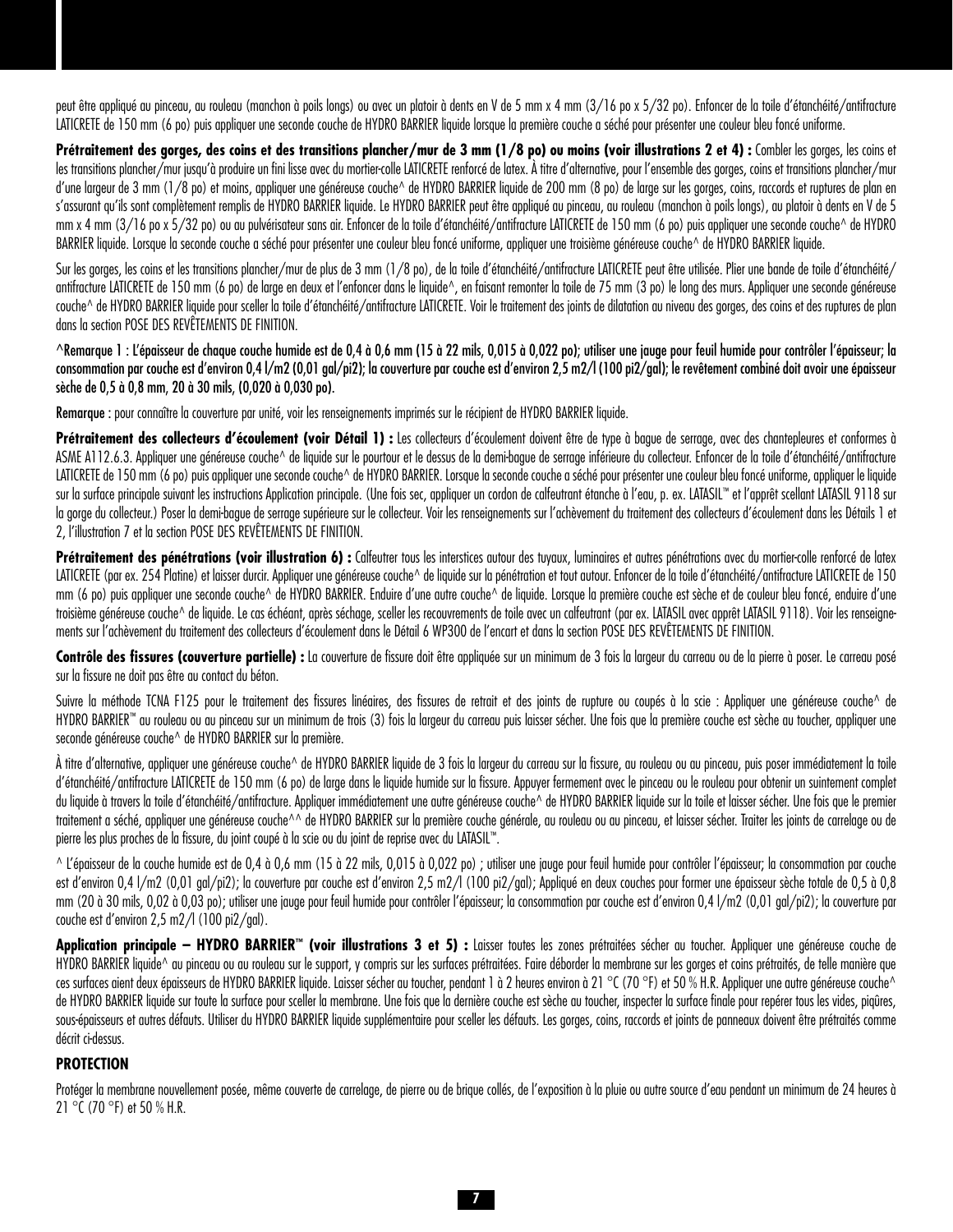## **ESSAI D'INONDATION**

Laisser la membrane prendre complètement avant l'essai d'inondation, généralement 24 heures à 21 °C (70 °F) ou plus et 50 % H.R. Dans des conditions froides ou humides, la durée de cure est plus longue. Pour les températures entre 10 et 21 °C (50 et 69 °F), attendre 72 heures jusqu'à la prise complète avant l'essai d'inondation. Le délai avant l'essai d'inondation débute une fois que la membrane a séché et pris une couleur bleu foncé uniforme.

# **POSE DES REVÊTEMENTS DE FINITION**

Une fois que la membrane est sèche au toucher, le carrelage céramique, la pierre ou la brique peuvent être posés par collage avec un mortier-colle au latex LATICRETE. Laisser la membrane prendre pendant 4 à 6 heures à 21 °C (70 °F) et 50 % H.R. avant de la couvrir de béton, mortier à lit épais, chape, couche de surface, revêtement, adhésif époxyde, terrazzo ou revêtement de sol en bois ou résilient sensible à l'humidité. Ne pas utiliser d'adhésif à base de solvant directement sur la membrane.

Collecteurs d'écoulement et pénétrations (voir illustration 7 et Détail 6) : Laisser un espace minimum de 6 mm (1/4 po) entre les collecteurs, tuyaux, luminaires et autres pénétrations et le carrelage céramique, la pierre ou la brique qui les entoure. Utiliser un calfeutrant étanche à l'eau adapté (par ex. LATASIL™ avec apprêt LATASIL™ 9118) et une baquette en mousse pour sceller l'espace – ne pas utiliser de coulis, de mortier de jointoiement ni de mortier-colle.

## **Joints de rupture**

Les poses de carrelage céramique, de pierres et de briques doivent comporter des joints garnis de produit de scellement au-dessus de tous les joints de rupture du support. Toutefois, ces joints scellés peuvent être décalés horizontalement jusqu'à un maximum d'une largeur de carreau par rapport au joint de rupture du support, pour coïncider avec le motif des joints de carreaux. Voir le dessin Détail 3.

## **Joints de mouvement**

Les poses de carrelage céramique, de pierres et de briques doivent comporter des joints de mouvement dans les gorges, les coins et autres ruptures de plan et sur tous les joints de dilatation du support (voir les Détails 4 et 5), Les surfaces de carrelage céramique, de pierres ou de briques doivent également comporter des joints de mouvement sur le périmètre, le long des surfaces de retenue, au niveau des pénétrations et aux intervalles prévus par le Tile Council of North America, Inc. (TCNA) (Handbook For Ceramic Tile Installations Method EJ171). Utiliser une baguette en mousse adaptée et un calfeutrant (par ex. LATASIL avec apprêt LATASIL 9118).



Prétraiter les fissures prétraiter les gorges et coins première couche – surface seconde couche – Prétraiter les<br>2 . Ne pas utiliser en tant que membrane de couverture primaire au-dessus d'un espac*e* d'finabirains .

3. Ne pas utiliser en tant que pare-vapeur. (Pour les bains de vapeur, une couche pare-vapeur distincte est nécessaire.)

4. Ne pas exposer à une pression hydrostatique négative, à des solvants pour caoutchouc ou à des cétones.

5. La membrane doit être couverte de carrelage céramique, pierre, brique, chape, terrazzo ou autre surface protectrice. Pour couvrir provisoirement, utiliser un panneau de protection.

6. Ne pas exposer la membrane directement au soleil ou aux intempéries pendant plus de 30 jours.

7. Ne pas poser directement sur des planchers en bois à simple couche, des baignoires/douches/bassins en contreplaqué ou autres assemblages similaires. Dans ces situations, utiliser du lit de mortier renforcé 3701 ou mortier pour lit épais 226 mélangé avec de l'additif pour mortier 3701 sur un grillage fixé par des moyens mécaniques. Poser la membrane une fois que le mortier a durci.

8. Consulter les codes du bâtiment locaux et obtenir toutes les autorisations requises avant d'utiliser HYDRO BARRIER pour la pose de bacs à douche.

9. Laisser les mortiers/plâtres frais (consistance d'enduit pour plate-forme) prendre pendant 72 heures à 21 °C (70 °F) avant de poser HYDRO BARRIER.

Pour plus de renseignements sur HYDRO BARRIER, consulter la Fiche technique 105.0. Pour obtenir les fiches signalétiques, visiter www.laticrete.com.

REMARQUE : Le concepteur/rédacteur de descriptif doit détailler et spécifier des zones de gravier adaptées pour protéger les chantepleures contre le colmatage dans les zones d'écoulement.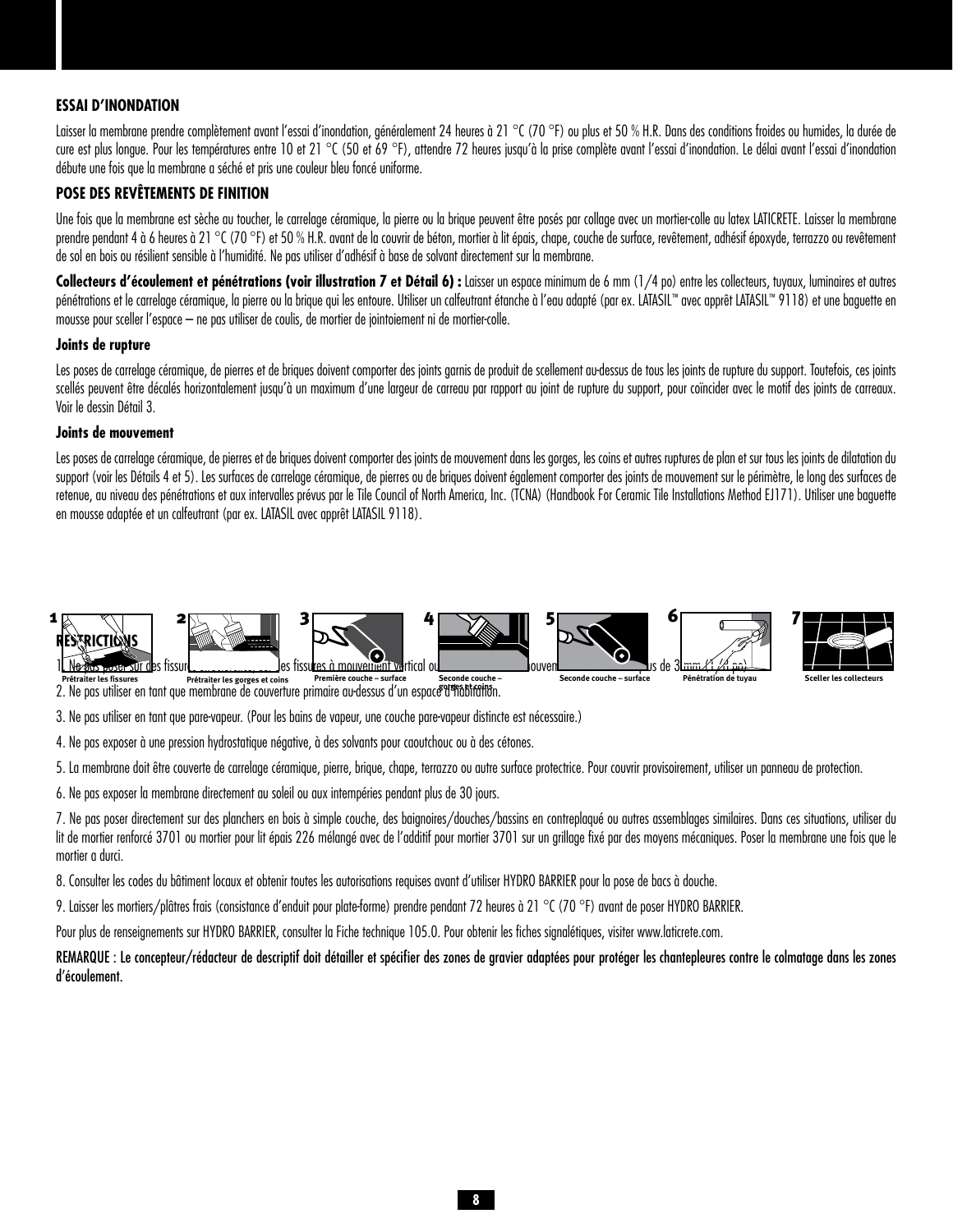







Détail 3 ES-EJ09 Détail 4 ES-EJ14



Détail 5 ES-EJ10



Détail 6 ES-WP300

\* Brevet d'inention américan no°.: 6881768 (et outres brevets).

• Brevet d'inention américan no°.: 6784229 B2 (et outres brevets).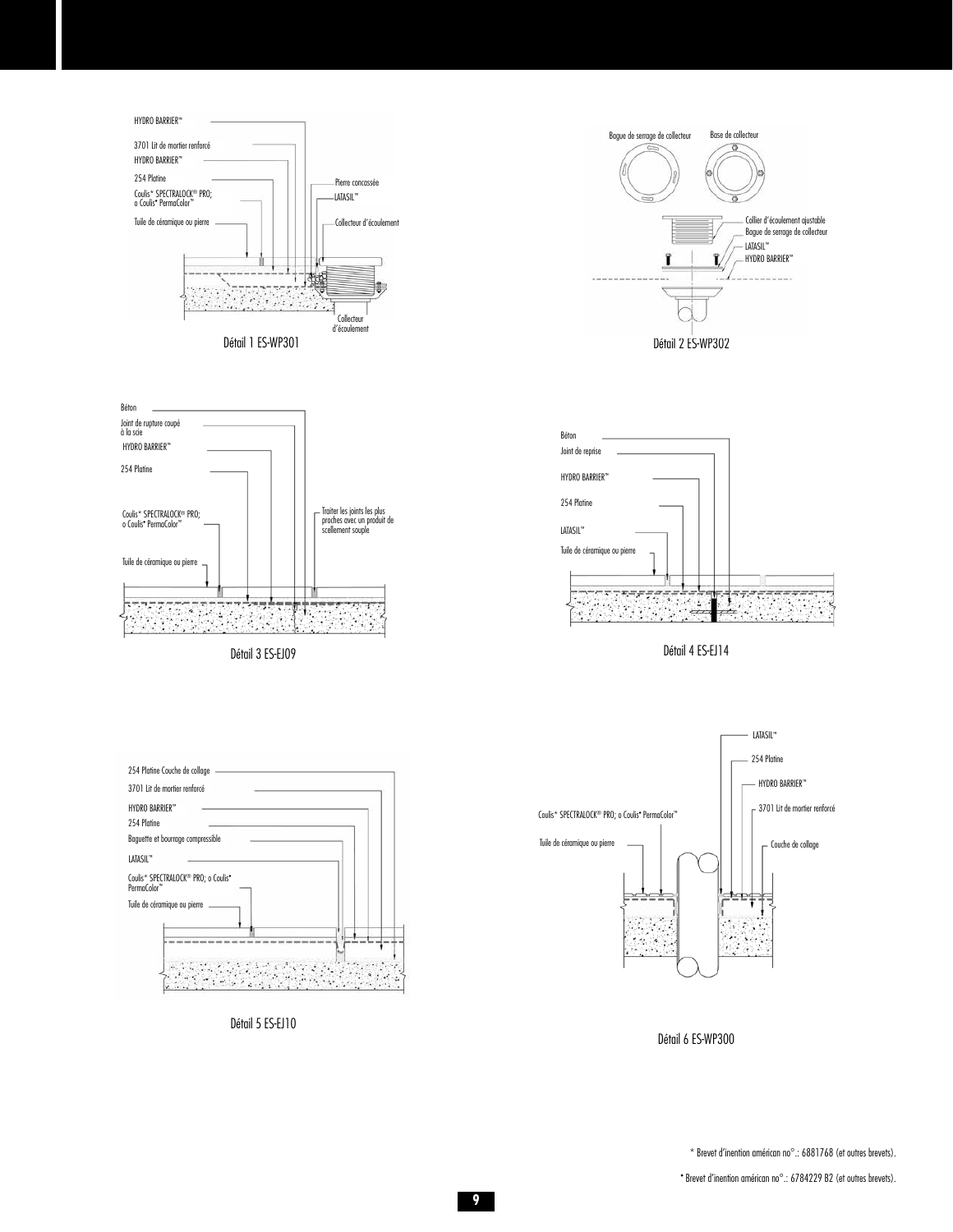## **NOTA:** Las siguientes instrucciones son para el producto HYDRO BARRIER™

# **ESTADO DEL SUSTRATO**

1. Las superficies deben ser estructuralmente firmes, estables y lo suficientemente rígidas para soportar revestimiento cerámico, de piedra, ladrillo delgado y acabados similares. La deflexión del sustrato con cargas vivas, muertas y de impacto, incluidas las cargas concentradas, no debe sobrepasar de L/360 en instalaciones de ladrillos/revestimientos cerámicos de capa delgada o L/480 en instalaciones de piedra de capa delgada, donde L = longitud de tramo. Para las instalaciones verticales exteriores sobre construcciones con estructura, la deflexión del sustrato con cargas vivas, muertas y de impacto, incluyendo las cargas concentradas, no debe sobrepasar de L/600, en donde L = longitud de tramo. 2. Para instalaciones de revestimiento cerámico de capa delgada cuando se use un material adhesivo a base de cemento, incluido un mortero para revestimiento cerámico pesado y de gran tamaño (también conocido como mortero de capa media): variación máxima permitida en el sustrato del revestimiento, para revestimiento cerámico con bordes inferiores a 375 mm (15 pulg.), la variación máxima permitida es de 6 mm en 3 m (1/4 pulg. en 10 pies) desde el plano requerido, con una variación no mayor de 1.5 mm en 300 mm (1/16 pulg. en 12 pulg.) cuando se mide desde los puntos altos en la superficie. Para revestimiento cerámico con al menos un borde de 375 mm (15 pulg.) de longitud, la variación máxima permitida es de 3 mm en 3 m (1/8 pulg. en 10 pies) desde el plano requerido, con una variación no mayor de 1.5 mm en 600 mm (1/16 pulg. en 24 pulg.) cuando se mide desde los puntos altos en la superficie. Para unidades de sustratos modulares, como paneles de madera contrachapada grado exterior o unidades de mampostería de hormigón contiguas, no puede haber una diferencia en altura mayor de 0.8 mm (1/32 pulg) entre los bordes contiguos. **3.** Las capas de hormigón o mortero deben ser rectificadas con llana de madera o suavemente con llana de acero. **4.** La cantidad máxima de humedad en el lecho de hormigón no debe exceder los 2.26 kg/92.9 m2 (5 libras/1,000 pies2) en 24 horas, según la norma ASTM F-1869 o el 75 % de humedad relativa medida con sondas de humedad. Consulte al fabricante del material de terminación para determinar el contenido máximo permisible de humedad de los sustratos que se encuentran debajo de ese material. **5.** Las superficies deben tener una temperatura entre 7 ºC (45 ºF) y 32 ºC (90 ºF). **6.** Deje una pendiente mínima de 6 mm por 0.3 m (1/4 pulg. por 1 pie) hacia los drenajes. **7.** El sustrato debe estar libre de compuestos de curado, pintura, selladores, repelentes de agua u otro tipo de tratamiento que evite que la membrana se adhiera. **8.** Pisos de madera contrachapada (sólo en interiores) – construcción mínima para una adhesión directa: CONTRAPISO: Madera contrachapada grado exterior de 15 mm (5/8 pulg.) de espesor, machihembrada, sobre viguetas de puente de 40 mm x 240 mm nominales (2 pulg. x 10 pulg.) espaciadas a un máximo de 400 mm (16 pulg.) en el centro; fije la madera contrachapada a 150 mm (6 pulg.) en el centro a lo largo de los extremos de las hojas y a 200 mm (8 pulg.) en el centro a lo largo de los soportes intermedios con clavos con ranuras circulares 8d (65 mm) o tornillos; deje un espacio de 3 mm (1/8 pulg.) entre las hojas; todas las hojas deben ser soportadas por los miembros estructurales; pegue las hojas a las viguetas con adhesivo para construcción; SOLADO: Madera contrachapada grado exterior de 15 mm (5/8 pulg.) de espesor fijo a 150 mm (6 pulg.) en el centro a lo largo de los extremos de las hojas y a 200 mm (8 pulg.) en el centro en el área del panel (en ambas direcciones) con clavos con ranuras circulares 8d (65 mm) o tornillos; deie un espacio de 3 mm (1/8 pulg.) entre las hojas y de 6 mm (1/4 pulg.) entre el piso y las superficies contiguas; descentre las uniones del solado en relación a las uniones del contrapiso y alterne las uniones entre los extremos de las hojas; pegue el solado al contrapiso con adhesivo para construcción.

**NOTA:** No debe adherirse a tablero de partículas, tablero de virutas finas, tablero de virutas orientadas (OSB), luan, pino amarillo, madera tratada a presión o químicamente, Masonite® o madera dura. Consulte los detalles completos de los pisos de madera contrachapada en la especificación técnica 152.

## PREPARACIÓN DEL SUSTRATO

- 1. Elimine polvo, suciedad, aceite, grasa, pintura, lechada, eflorescencia, compuestos de curado, selladores, repelentes de agua y otros materiales que evitan la adherencia. Los accesorios de plomería metálicos deben estar libres de aceite, grasa, óxido y cualquier otro material que pueda evitar la adherencia. Además, deben rasparse con papel lija o con un cepillo de alambre.
- 2. Humedezca las superficies calientes y secas y retire el exceso de agua; la membrana puede instalarse sobre una superficie húmeda.
- 3. Utilice 3701 Mortero Fortificado de Capa Gruesa o 226 Mortero de Capa Gruesa con 3701 Aditivo para Morteros, o un solado látex LATICRETE para parchar, hacer declives, nivelar, aplomar o alisar los sustratos. No debe utilizar solados de yeso o asfalto.
- 4. Las superficies de revestimiento cerámico/piedra, unidades de mampostería de hormigón vitrificado o terrazo de cemento existentes deben limpiarse y recubrirse con una capa de 3 mm (1/8 pulg.) de espesor de 254 Platino Adhesivo Multiuso u otro mortero de capa delgada de látex LATICRETE adecuado.

## **HERRAMIENTAS NECESARIAS**

Cinta para medir, palo para mezclar, rodillo de pintar con cubierta de felpa espesa, bandeja para rodillo, brocha para pintura, cubeta para agua y esponja.

## **ADHESIÓN A SOLADO DE YESO VERTIDO QUE CUMPLE CON LOS REQUISITOS DEL TCNA**

Los solados a base de yeso vertido deben cumplir con los requisitos del Consejo de Revestimientos de Norteamérica (Tile Council of North America, TCNA) relacionados con la resistencia a la compresión y los requisitos de desempeño de ASTM C627 para el nivel de servicio anticipado, designado por el profesional de diseño. El espesor y el método de aplicación del solado de yeso vertido varían. Consulte las recomendaciones específicas del fabricante. El solado debe estar seco y curado correctamente, según las recomendaciones del fabricante, para lograr una instalación permanente. Las superficies que se cubrirán deben estar limpias y ser estructuralmente firmes, además de cumplir con el estándar de deflexión máxima permitida de L/360 para revestimiento cerámico y L/480 para piedra bajo la carga total anticipada. Las juntas de expansión se deben instalar de acuerdo con las pautas establecidas por el ANSI/TCNA. Aplique el sellador del fabricante adecuadamente o una capa de primer HYDRO BARRIER® a todas las superficies que recibirán HYDRO BARRIER™, en una proporción de 1 parte de HYDRO BARRIER diluida en 4 partes de agua corriente limpia y fría. En una cubeta limpia, mezcle a baja velocidad hasta obtener una solución homogénea. El primer se puede aplicar con una brocha, un rodillo o un pulverizador para lograr una capa uniforme. Aplique la capa de primer al piso en una proporción de 6.1 a 7.5 m2/l (250 a 300 pies2/galón) de HYDRO BARRIER diluido. Deje que la capa de primer seque por completo (aproximadamente 24 horas, dependiendo de la temperatura del sustrato y del ambiente y la humedad).

Después de que se seque, aplique dos capas de HYDRO BARRIER al área que recibió el primer, de acuerdo con las pautas establecidas en esta especificación y en DS 663.5 Instrucciones de instalación de HYDRO BARRIER.

## **APLICACIÓN:**

Tratamiento previo para grietas, juntas frías, juntas de control y uniones (vea la ilustración 1): Llene todas las grietas del sustrato, las juntas frías, las juntas de control y las uniones de más de 3 mm (1/8 pulg.) hasta lograr un acabado liso utilizando un mortero de capa delgada fortificado con látex LATICRETE. En todas las grietas del sustrato, juntas frías, juntas de control, uniones de menos de 3 mm (1/8 pulg.) y grietas más grandes rellenas con mortero de capa delgada fortificado con látex LATICRETE, aplique una capa abundante^ de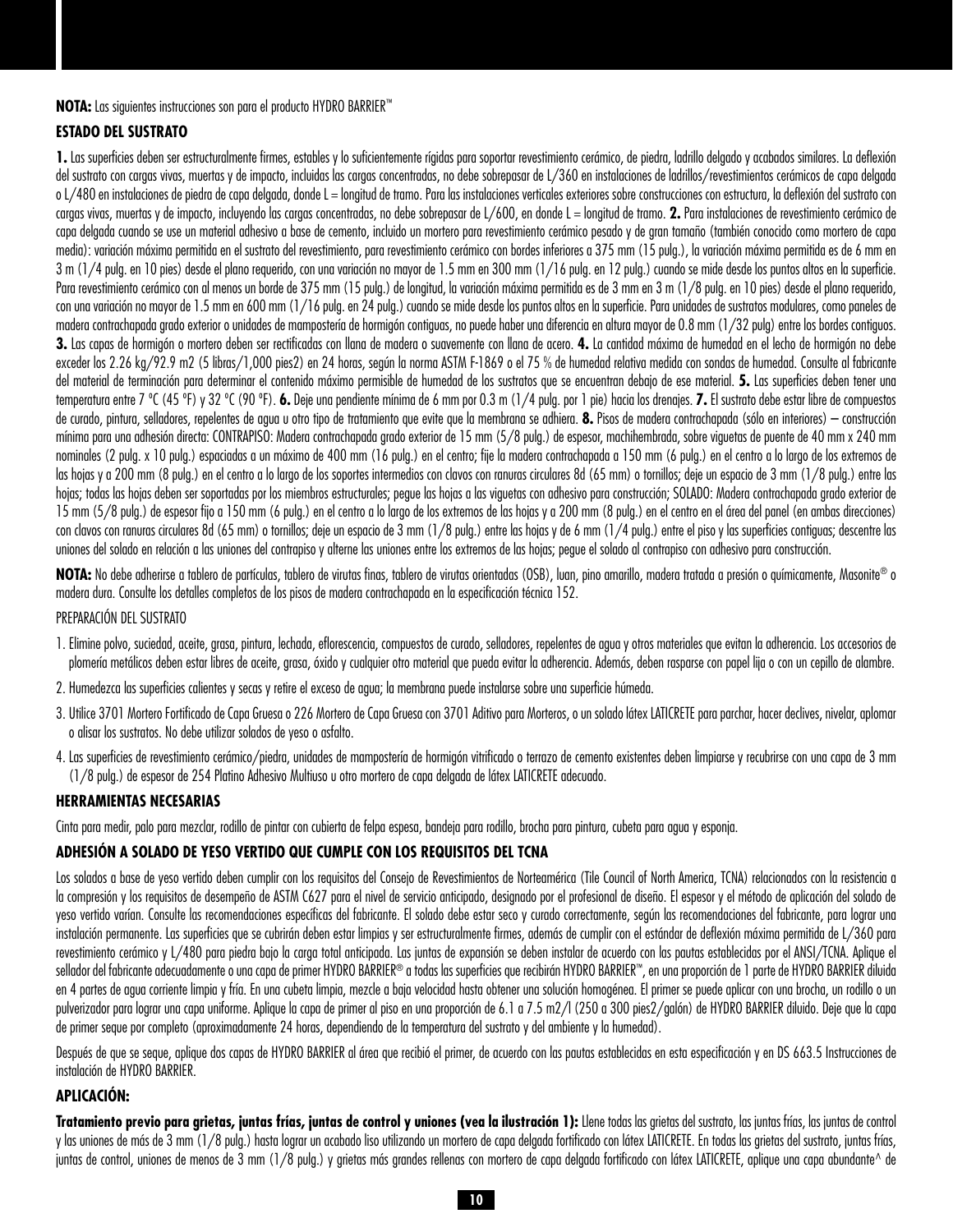líquido de aproximadamente 200 mm (8 pulg.) de ancho verificando que se encuentren totalmente llenas del componente líquido de HYDRO BARRIER. HYDRO BARRIER se puede aplicar con una brocha o rodillo de pintar (de felpa espesa) o una llana dentada en V de 5 mm x 4 mm (3/16 pulg. x 5/32 pulg.). Coloque LATICRETE Tela Impermeabilizante y de Protección Antifisuras de 150 mm (6 pulg.) y aplique una segunda capa de líquido HYDRO BARRIER cuando haya fraguado la primera capa y haya adquirido un tono azul oscuro uniforme.

**Tratamiento previo para perímetros, esquinas y transiciones de pared/piso de 3 mm (1/8 pulg.) de espesor o menos (vea las Ilustraciones 2 y 4):** Llene todos los perímetros, esquinas y transiciones de pared/piso hasta lograr un acabado liso utilizando un mortero de capa delgada fortificado con látex LATICRETE. Como alternativa para todos los perímetros, esquinas y transiciones de pared/piso con un espacio de 3 mm (1/8 pulg.) o menos, aplique una capa abundante^ del producto líquido HYDRO BARRIER en perímetros, esquinas, uniones, juntas y cambios de plano del sustrato de aproximadamente 200 mm (8 pulg.) de ancho, asegurándose de que el perímetro, la esquina o la transición de pared/piso se encuentren totalmente llenas de HYDRO BARRIER. HYDRO BARRIER se puede aplicar con una brocha o rodillo de pintar (de felpa espesa), una llana dentada en V de 5 mm x 4 mm (3/16 pulg. x 5/32 pulg.) o con un pulverizador a presión. Coloque LATICRETE Tela Impermeabilizante y de Protección Antifisuras de 150 mm (6 pulg.) y luego aplique una segunda capa^ de HYDRO BARRIER. Cuando haya fraguado la segunda capa^ y haya adquirido un tono azul oscuro uniforme, aplique una tercera capa abundante^ del producto líquido HYDRO BARRIER.

En perímetros, esquinas y transiciones de pared/piso de más de 3 mm (1/8 pulg.) también se puede utilizar LATICRETE Tela Impermeabilizante y de Protección Antifisuras. Doble el trozo de LATICRETE Tela Impermeabilizante y de Protección Antifisuras de 150 mm (6 pulg.) de ancho por la mitad y colóquelo en el líquido<sup> $\land$ </sup>, dejando 75 mm (3 pulg.) de tela sobre las paredes. Aplique una segunda capa abundante^ de líquido HYDRO BARRIER para sellar el trozo de LATICRETE Tela Impermeabilizante y de Protección Antifisuras. Para obtener más detalles sobre el tratamiento a las juntas de expansión en perímetros, esquinas y cambios de plano del sustrato, consulte la sección de INSTALACIÓN DE ACABADOS.

**^Nota 1: El espesor de capa húmeda es de 0.4 a 0.6 mm (0.015 pulg. a 0.022 pulg.), 15 a 22 mils; utilice un medidor de película húmeda para verificar el espesor; el consumo por capa es de aproximadamente 0.4 l/m2 (0.01 gal./pie2), el rendimiento por capa es de aproximadamente 2.5 m2/l (100 pies2/gal.); la capa seca combinada debe tener un espesor de 0.5 – 0.8 mm (0.020 – 0.030 pulg.), 20 – 30 mils.** 

**Nota:** Para conocer el rendimiento por unidad, consulte la información impresa en el envase del componente líquido de HYDRO BARRIER.

**Tratamiento previo para drenajes (vea el detalle 1):** Los drenajes deben ser del tipo de anillo de sujeción, con aberturas para la salida del agua de acuerdo a la norma ASME A112.6.3. Aplique una capa abundante^ de líquido alrededor y sobre la mitad inferior del anillo de sujeción del drenaje. Coloque LATICRETE Tela Impermeabilizante y de Protección Antifisuras de 150 mm (6 pulg.) y luego aplique una segunda capa^ de HYDRO BARRIER. Una vez que la segunda capa esté seca y haya adquirido un tono azul oscuro uniforme, aplique el componente líquido en el área principal siguiendo las instrucciones de la sección Aplicación principal. (Cuando seque, aplique un listón de sellador impermeable, [por ejemplo, LATASIL™ con sellador LATASIL 9118 Primer], en el cuello del drenaje). Instale la mitad superior del anillo de sujeción del drenaje. Para obtener más información acerca de cómo aplicar el tratamiento del drenaje, consulte los detalles 1 y 2, la ilustración 7 y la sección de INSTALACIÓN DE ACABADOS.

**Tratamiento previo para penetraciones (vea la ilustración 6):** Rellene los espacios vacíos alrededor de las tuberías, luces y otras penetraciones con el mortero de capa delgada fortificado con látex LATICRETE adecuado (por ejemplo, 254 Platino Adhesivo Multiuso) y deje secar hasta que se endurezca. Aplique una capa abundante de líquido dentro y alrededor de la penetración. Coloque LATICRETE Tela Impermeabilizante y de Protección Antifisuras de 150 mm (6 pulg.) y luego aplique una segunda capa^ de HYDRO BARRIER. Recubra con otra capa de líquido^. Cuando haya fraguado la segunda capa y haya adquirido un tono azul oscuro, recubra con una tercera capa abundante^ de líquido. Si es necesario, cuando seque, selle el tapajuntas con un sellador (por ejemplo, LATASIL Sellador con LATASIL 9118 Primer). Para obtener más información acerca de cómo aplicar el tratamiento de penetraciones, consulte la sección INSTA-LACIÓN DE ACABADOS y el detalle WP300 incluido para el detalle 6.

Supresión de grietas (rendimiento parcial): El producto de supresión de grietas se debe aplicar con un mínimo de tres veces el ancho de la piedra o el revestimiento cerámico que se está instalando. El revestimiento instalado sobre la grieta no puede estar en contacto con el hormigón.

Siga el Método F125 del TCNA para el tratamiento de grietas ultra delgadas, grietas por contracción y juntas de control o de corte de sierra: Aplique una capa abundante^ de HYDRO BARRIER™ de, como mínimo, tres (3) veces el ancho del revestimiento cerámico con una brocha o rodillo de pintar y deje secar. Después de que la primera capa esté seca al tacto, aplique una segunda capa abundante^ de HYDRO BARRIER sobre la primera.

Otra alternativa es aplicar sobre la grieta una capa abundante^ del producto líquido HYDRO BARRIER de tres veces el ancho del revestimiento cerámico con una brocha o un rodillo de pintar e introducir inmediatamente LATICRETE Tela Impermeabilizante y de Protección Antifisuras de 150 mm (6 pulg.) de ancho en el líquido sobre la grieta. Presione firmemente con la brocha o el rodillo para que el líquido penetre. Aplique de inmediato otra capa abundante^ del producto líquido HYDRO BARRIER sobre la tela y deje secar. Cuando se haya secado el primer tratamiento, aplique una capa abundante^^ de HYDRO BARRIER sobre la primera capa ancha con una brocha o un rodillo de pintar y deje secar. Trate la junta más próxima a la grieta, junta fría o de corte de sierra en la instalación de la piedra o el revestimiento cerámico con LATASIL™ Sellador.

^ El espesor de la capa húmeda es de 0.4 a 0.6 mm (0.015 pulg. a 0.022 pulg.), 15 a 22 mils; utilice un medidor de película húmeda para verificar el espesor; el consumo por capa es de aproximadamente 0.4 l/m2 (0.01 gal./pie2); el rendimiento es de aproximadamente 2.5 m2/l (100 pies2/gal.). Aplicado en dos capas para obtener un espesor total de la capa seca de 0.5 a 0.8 mm (0.02 pulg. a 0.03 pulg.), 20 a 30 mils; utilice un medidor de película húmeda para verificar el espesor; el consumo por capa es de aproximadamente 0.4 l/m2 (0.01 gal./ pie2); el rendimiento por capa es de aproximadamente 2.5 m2/l (100 pies2/gal.).

Aplicación principal de HYDRO BARRIER™ (vea las ilustraciones 3 y 5): Deje que las áreas previamente tratadas sequen al tacto. Aplique una capa abundante del producto líquido^ HYDRO BARRIER con una brocha o un rodillo de pintar sobre el sustrato, incluyendo las áreas previamente tratadas. Extienda la membrana sobre los perímetros y esquinas tratadas, de modo que tales áreas tengan dos capas del producto líquido HYDRO BARRIER. Deje que seque al tacto, aproximadamente de 1 a 2 horas a 21 ºC (70 ºF) y a 50 % HR. Aplique otra capa abundante^ de líquido HYDRO BARRIER sobre toda la superficie para sellar la membrana. Cuando la última capa haya secado al tacto, revise que en la superficie final no hayan quedado poros, espacios abiertos, sitios delgados u otros defectos. Use una cantidad adicional del producto líquido HYDRO BARRIER para sellar los defectos. Debe tratar previamente los perímetros, esquinas, uniones y juntas de paneles como se describió anteriormente.

# **PROTECCIÓN**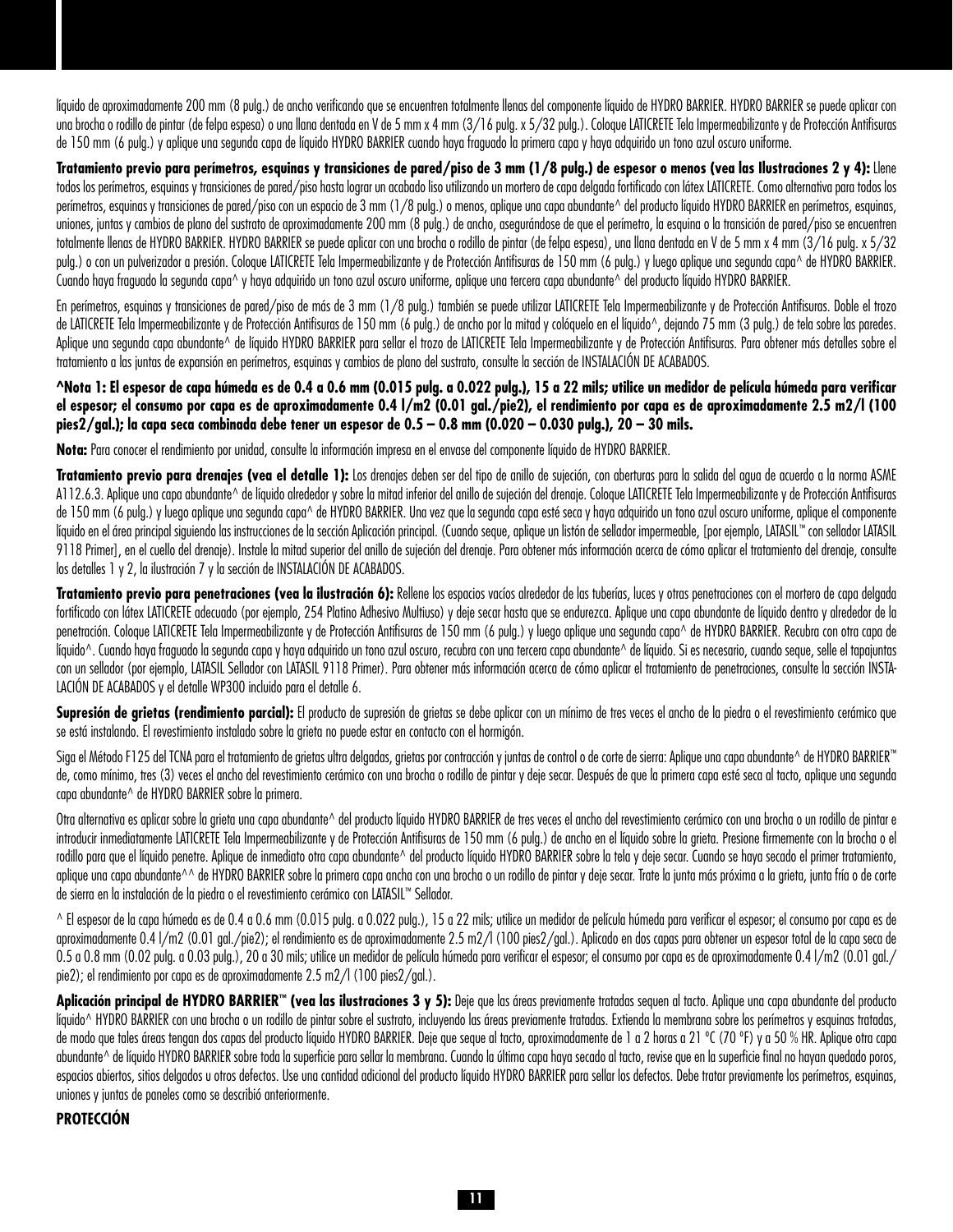Proteia la membrana recién instalada contra la exposición a la lluvia o agua de cualquier otro tipo por un mínimo de 24 horas a 21 °C (70 °F) y a 50 % HR, incluso si se encuentra cubierta con una capa delgada de revestimiento cerámico, piedra o ladrillo.

## **PRUEBA DE ESTANQUEIDAD**

Permita que la membrana fragüe por completo antes de realizar la prueba de estanqueidad, generalmente después de 24 horas a 21 °C (70 °F) y a 50 % HR. El tiempo de curado se prolonga en condiciones climáticas frías o muy húmedas. En temperaturas entre 10 °C (50 °F) y 21 °C (69 °F), deje curar 72 horas antes de realizar la prueba de estanqueidad. El período de espera para iniciar la prueba de estanqueidad se empieza a contabilizar cuando la membrana esté seca y haya adquirido un tono azul oscuro uniforme.

# **INSTALACIÓN DE ACABADOS**

Una vez que la membrana haya secado al tacto, puede instalarse revestimiento cerámico, piedra o ladrillo mediante el método de capa delgada con un mortero de capa delgada de látex LATICRETE. Deje que la membrana fragüe de 4 a 6 horas a 21 °C (70 °F) y a 50 % HR antes de cubrir con hormigón, mortero de capa gruesa, morteros niveladores, recubrimientos, adhesivos epóxicos, terrazo, o pisos flexibles o de madera sensibles a la humedad. No debe usar adhesivos a base de solventes directamente sobre la membrana.

Drenajes y penetraciones (vea la ilustración 7 y el detalle 6): Deje un espacio mínimo de 6 mm (1/4 pulg.) entre los drenajes, tuberías, luces y otras penetraciones y el revestimiento cerámico, piedra o ladrillo circundantes. Utilice un sellador adecuado (por ejemplo, LATASIL™ Sellador con LATASIL 9118 Primer) y un cordón de respaldo de espuma para sellar el espacio; no utilice morteros para juntas, de relleno de juntas ni de capa delgada.

## **Juntas de control**

Las instalaciones de revestimiento cerámico, piedra y ladrillo deben incluir juntas rellenas de sellador sobre cualquier junta de control del sustrato. Sin embargo, las juntas rellenas de sellador se pueden cambiar de posición horizontalmente, hasta en una distancia igual al ancho de una pieza de revestimiento, desde el sitio de la junta de control del sustrato, a fin de que coincida con el patrón del mortero para juntas. Consulte el detalle constructivo 3.

## **Juntas de movimiento**

Las instalaciones de revestimiento cerámico, piedra y ladrillo deben incluir juntas de movimiento en los perímetros, esquinas, en otros cambios de plano del sustrato y sobre cualquier junta de movimiento del sustrato (consulte los detalles 4 y 5). También se requieren juntas de movimiento en el revestimiento cerámico, piedra o ladrillo en los perímetros, en las superficies de contención y en las penetraciones, a intervalos descritos en el Manual del Consejo de Revestimientos de Norteamérica (Tile Council of North America, Inc., TCNA), método de Instalación EJ171. Utilice un cordón de respaldo de espuma y un sellador (por ejemplo, LATASIL Sellador con LATASIL 9118 Primer).



**LIMITACIONES a las grietas**

**Aplique tratamiento previo a los perímetros y esquinas**

1. No debe instalarse sobre grietas estructurales, grietas con movimiento vertical ni grietas con movimiento horizontal de más de 3 mm (1/8 pulg.).

2. No debe usarse como membrana primaria para techos sobre espacios ocupados.

3. No debe usarse como barrera de vapor. (En las salas de vapor debe usarse una capa separada de barrera de vapor).

4. No exponer a presión hidrostática negativa, solventes de hule ni cetonas.

5. La membrana debe cubrirse con revestimiento cerámico, piedra, ladrillo, hormigón, mortero nivelador, terrazo u otra superficie protectora. Para protección temporal, utilice una tabla.

- 6. No exponer la membrana directamente al sol o a la intemperie por más de 30 días.
- 7. No instalar directamente sobre pisos de madera de una sola capa, tinas, duchas o fuentes de madera contrachapada u otras construcciones similares. En tales casos, use 3701 Mortero Fortificado de Capa Gruesa o 226 Mortero de Capa Gruesa con 3701 Aditivo para Morteros sobre malla sujeta mecánicamente. Instale la membrana una vez que el mortero haya endurecido.
- 8. Revise los códigos de construcción locales y obtenga la aprobación por parte de las autoridades antes de usar HYDRO BARRIER en bases de duchas.

9. Deje secar los morteros / estucos (con la consistencia de mezcla para revoque) durante 72 horas a 21 °C (70 °F) antes de instalar HYDRO BARRIER.

Para obtener más información acerca de HYDRO BARRIER, consulte la especificación 105.0 Visite www.laticrete.com para consultar la información de la hoja de datos de seguridad del producto.

**NOTA:** El profesional de diseño o especificador debe detallar y especificar la grava adecuada para evitar que los orificios del drenaje se tapen en las áreas del drenaje.